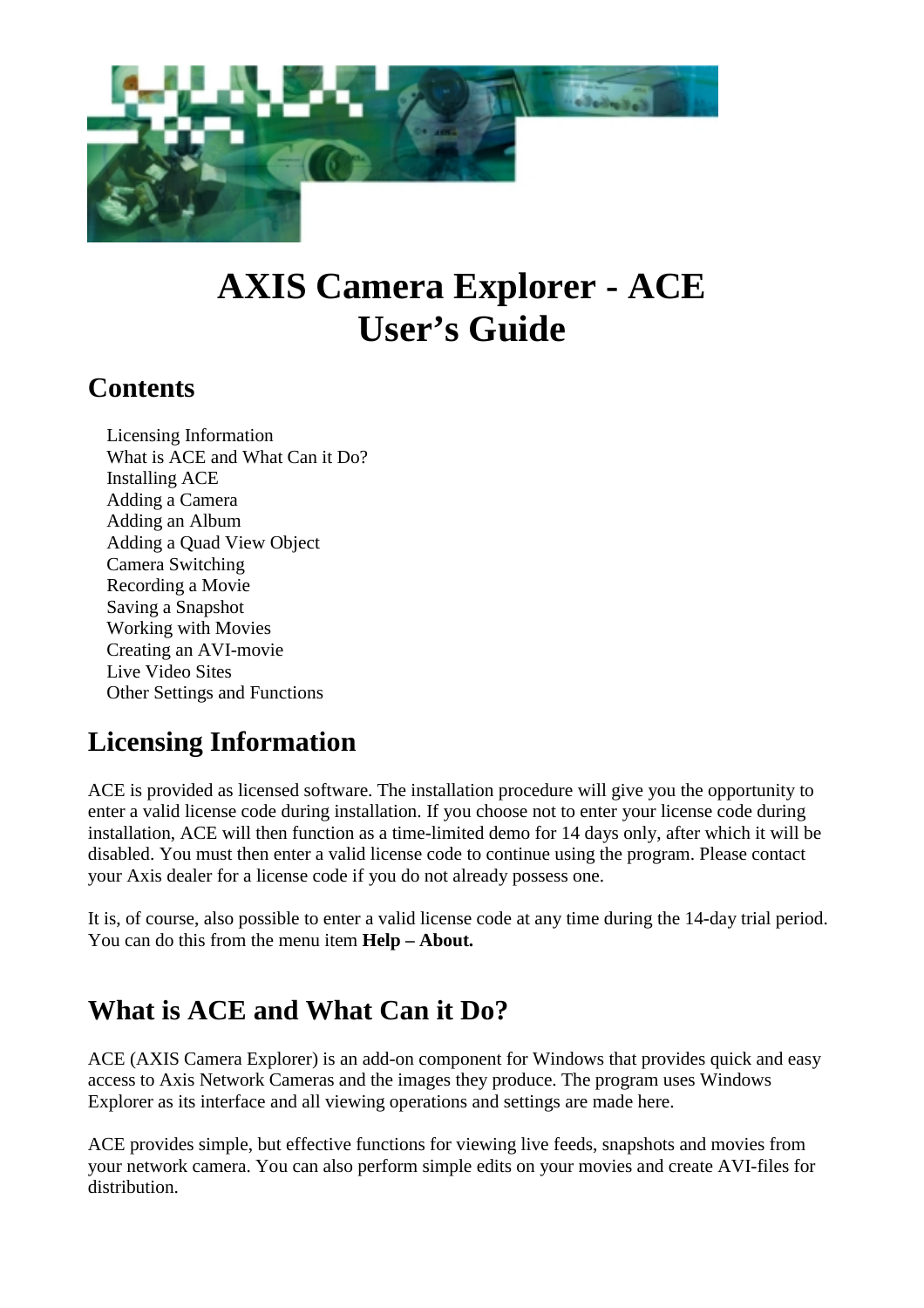### **Installing ACE**

#### **Before You Start**

Before installing your new software you must first set your camera's IP-address. Please refer to the Installation Guide for your camera for more information.

#### **Installation**

Click the setup file for the program. You will be asked where you want to install the program. Restart your computer if you are asked to.

#### **Check the Installation**

After the successful installation of ACE you will find a new icon in the folder list on the left side of Windows Explorer - **Network Cameras**.

Clicking the + sign next to the icon will reveal three other new icons – **Add, My Goldie Demo** and **Manhattan Demo**. To view the demonstrations – connect to the Internet and click on **My Goldie Demo** or **Manhattan Demo**.

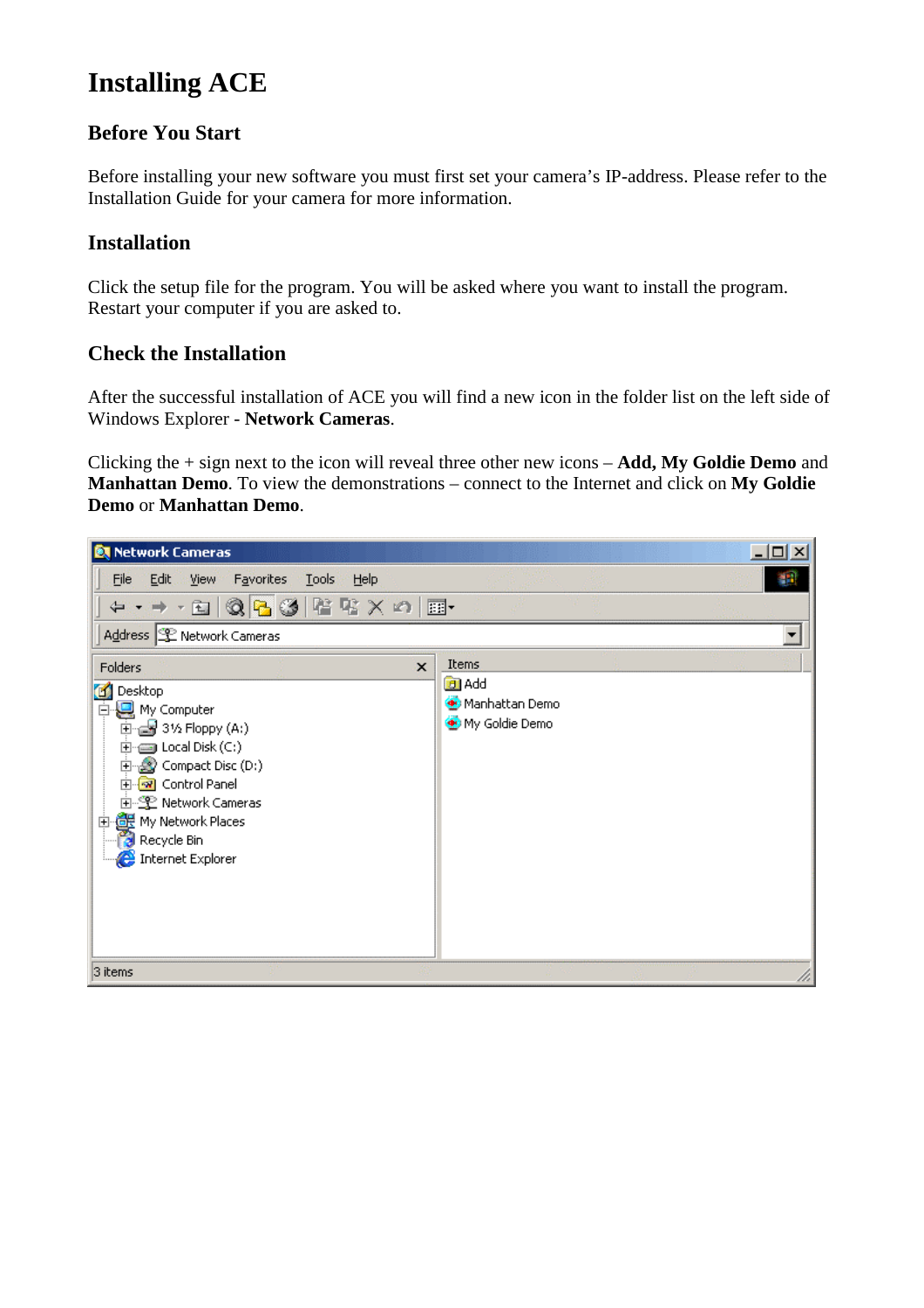### **Adding a Camera**

Click on **Add**. The right hand side of Explorer will now show a further five options – **Add Album, Add Camera, Add Camera Switching, Add Live Video Site** and **Add Quad View**.



Click **Add Camera** and a Wizard guiding you through the installation will start.

| <b>Host name</b> |                                                                                                        | $\overline{\mathsf{x}}$ |
|------------------|--------------------------------------------------------------------------------------------------------|-------------------------|
|                  | Enter the IP address or the DNS name of the<br>camera/video server and press Next.<br>Address or name: |                         |
|                  | Cancel<br>$<$ Back<br>$N$ ext >                                                                        |                         |

Enter the IP-address or DNS name of your camera and then click **Next**.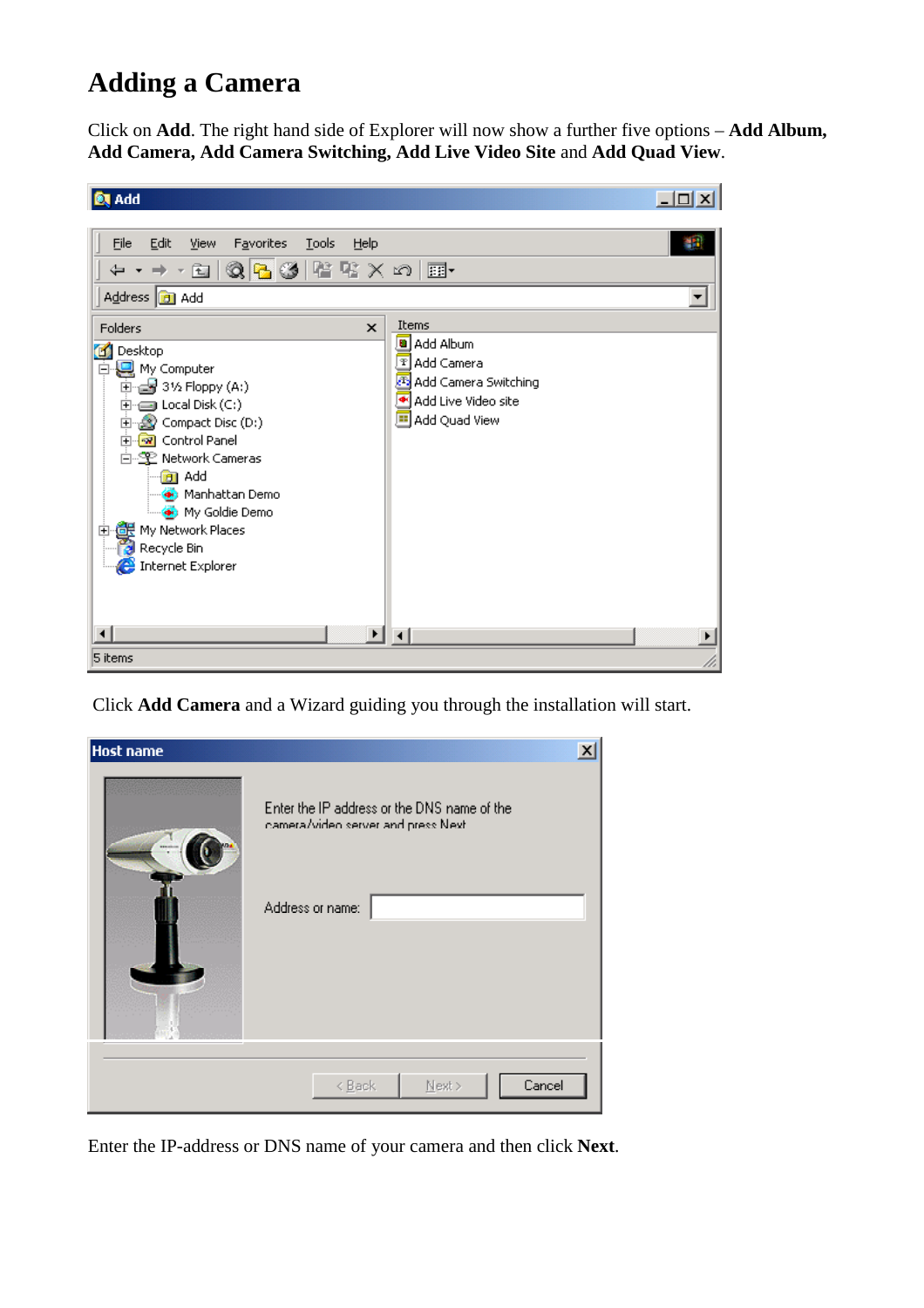You will then see a window containing information about the camera found at that address. The resolution can be changed by clicking the drop-down arrow, as can the camera number.

| <b>Camera settings</b> |                           |                                                  | $\overline{\mathbf{v}}$ |
|------------------------|---------------------------|--------------------------------------------------|-------------------------|
|                        | Host:<br>Type:            | 10.13.9.251<br>2100 2.12                         | Choose                  |
|                        | HTTP Port:<br>Resolution: | 180<br>1320x240                                  |                         |
|                        | Camera:                   | 11                                               |                         |
|                        |                           | $N$ ext ><br>$\leq$ $\underline{\mathsf{B}}$ ack | Cancel                  |

If for some reason you have changed the HTTP port address in the camera itself, you must specify the new port in the field provided.

| <b>Camera settings</b> |                                                        |                                                  | $\overline{\mathbf{x}}$ |
|------------------------|--------------------------------------------------------|--------------------------------------------------|-------------------------|
|                        | Host:<br>Type:<br>HTTP Port:<br>Resolution:<br>Camera: | <b>Camera</b><br>Identification failed<br>80     | Choose                  |
|                        |                                                        | $\leq$ $\underline{\mathsf{B}}$ ack<br>$N$ ext > | Cancel                  |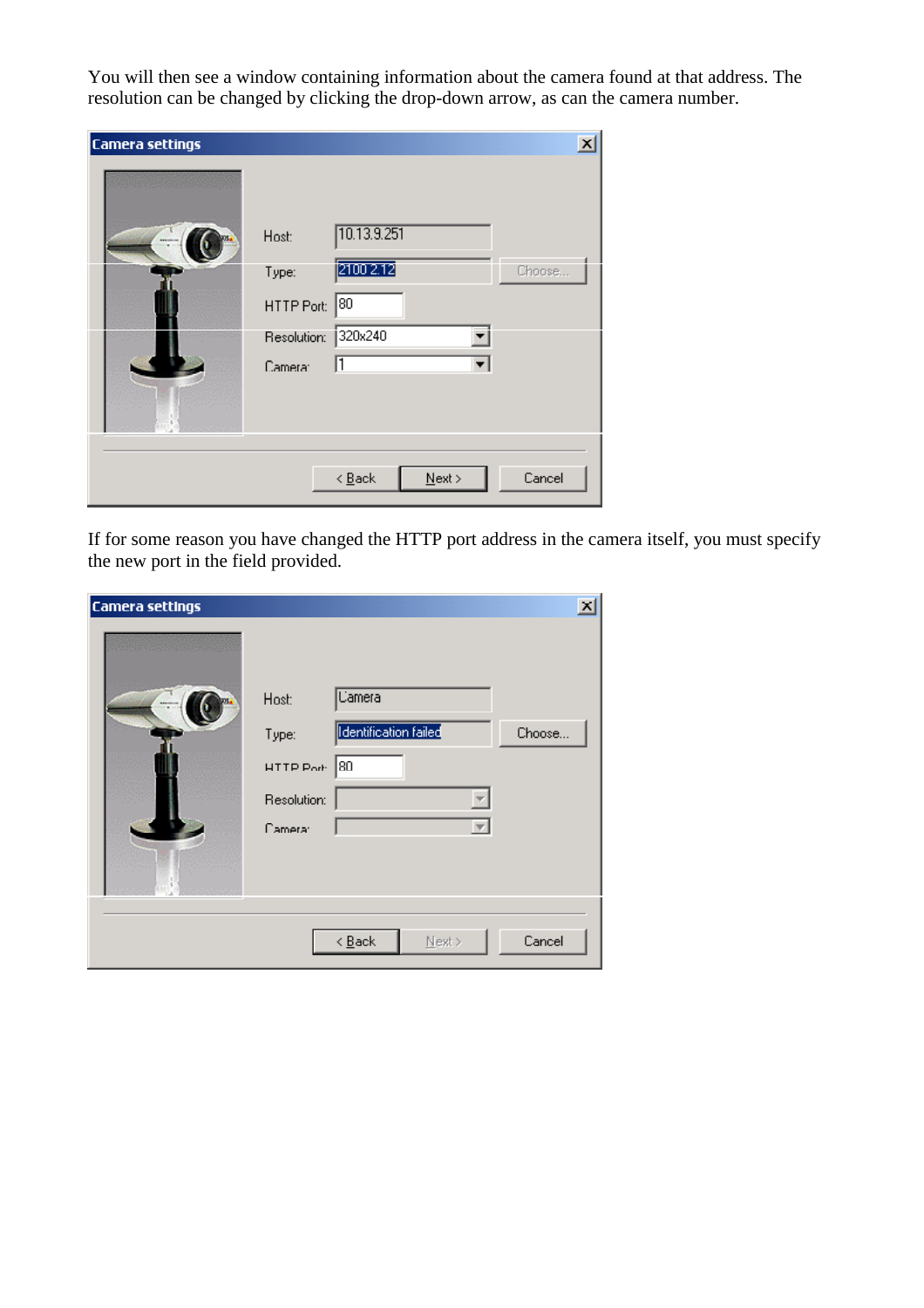If identification fails, click **Choose** to manually provide the information for the camera.



You can now rename your camera to anything you like. This name will appear in Windows Explorer. Click **Finish**.

| <b>Name in Explorer</b> | My Camera<br>Name in Explorer:                | $\vert x \vert$ |
|-------------------------|-----------------------------------------------|-----------------|
|                         | Finish<br>$\leq$ $\underline{\mathsf{B}}$ ack | Cancel          |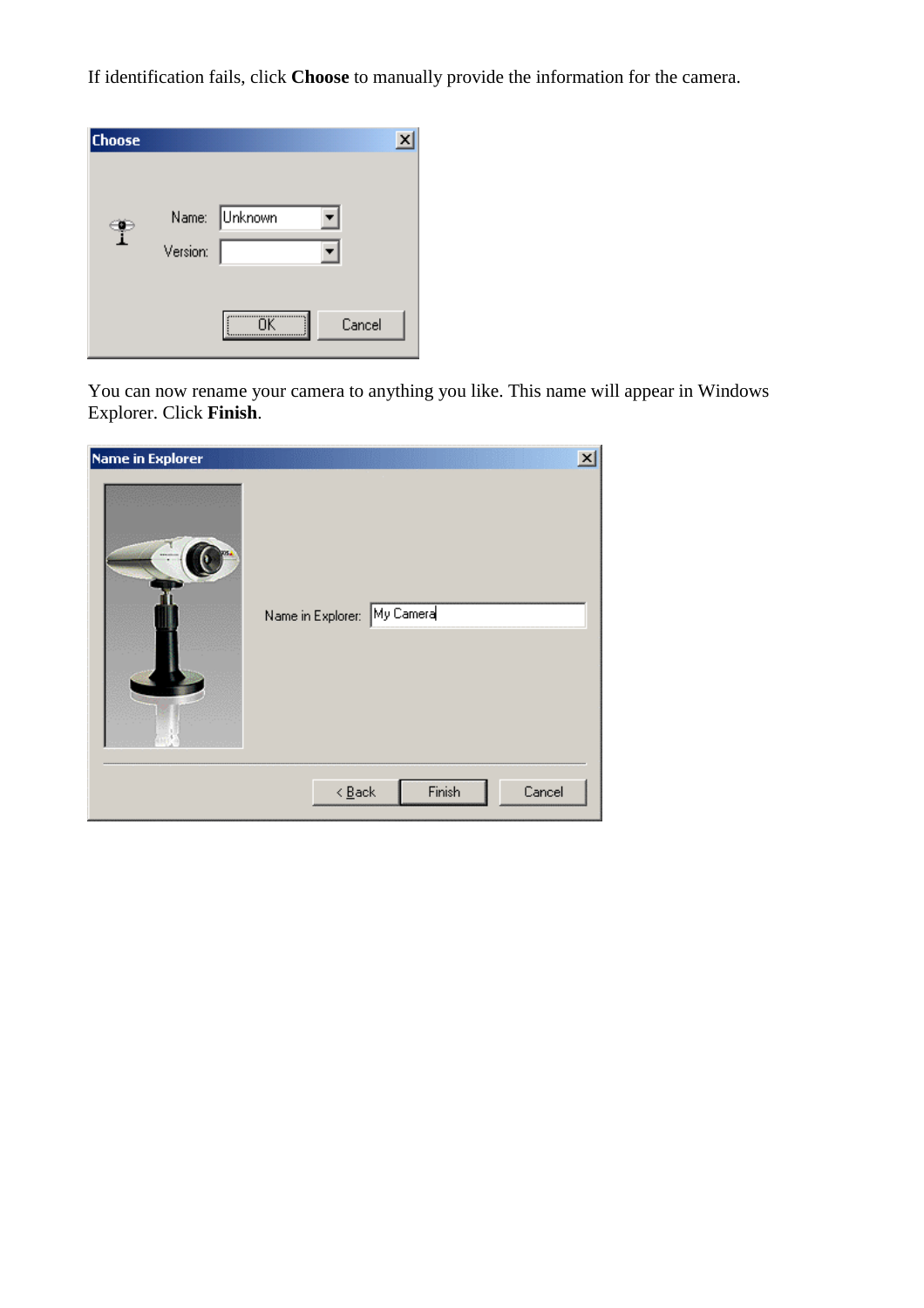Your camera now appears in Windows Explorer.



Click the icon for your camera and a live feed from it will be presented in the right hand window.



**Note:** If you experience problems adding a camera, please refer to the documentation supplied with your camera for more information about installing and setting the camera's IP-address.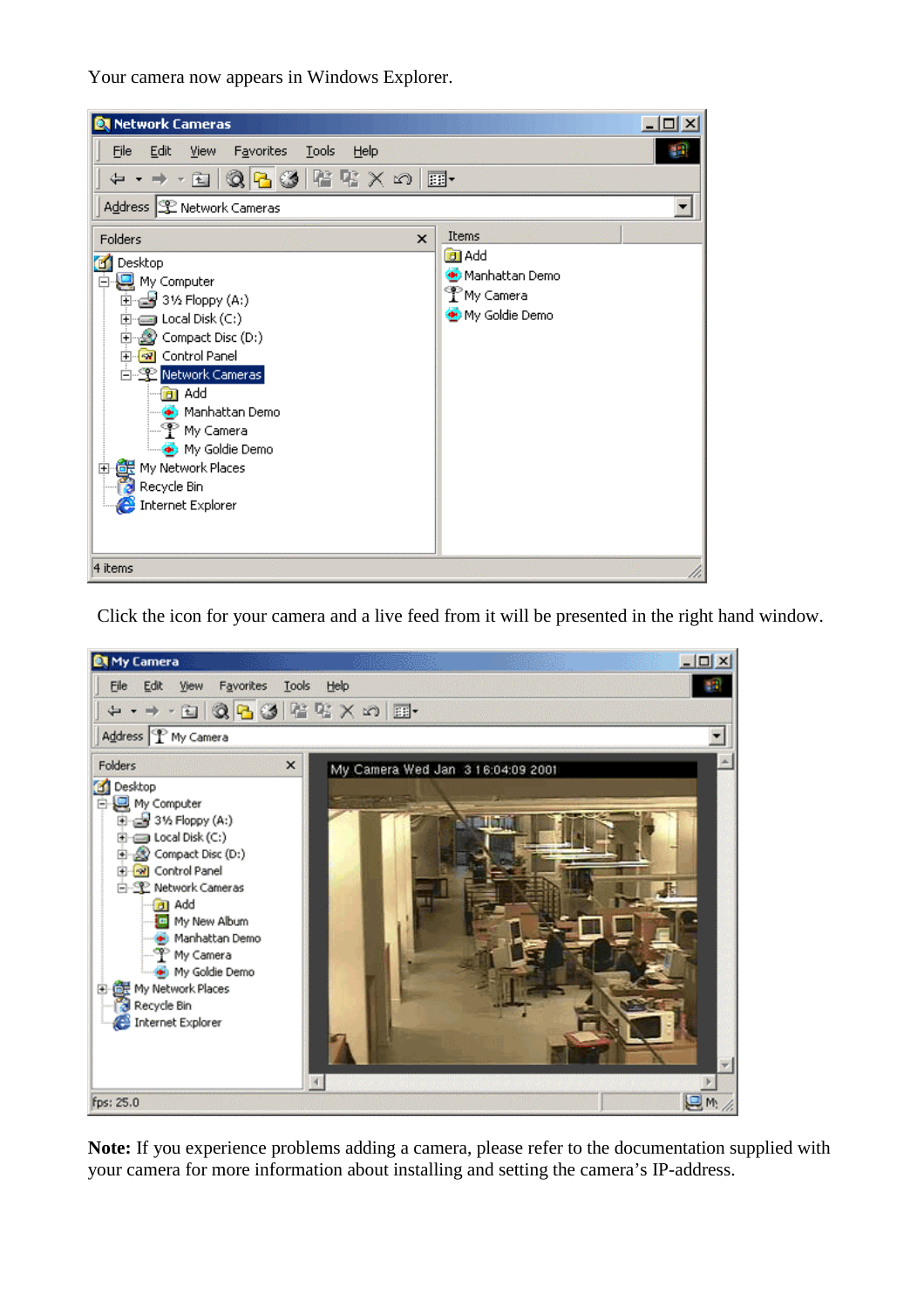# **Adding an Album**

An album is a "virtual directory" that allows you to easily view and manage your images and movies. Back in the Explorer window, Click **Add** and then on **Add Album**. Complete the dialogs, specifying which folder will contain your images and finally, give your album a name. Click **Finish** and you will then see your album in Explorer.

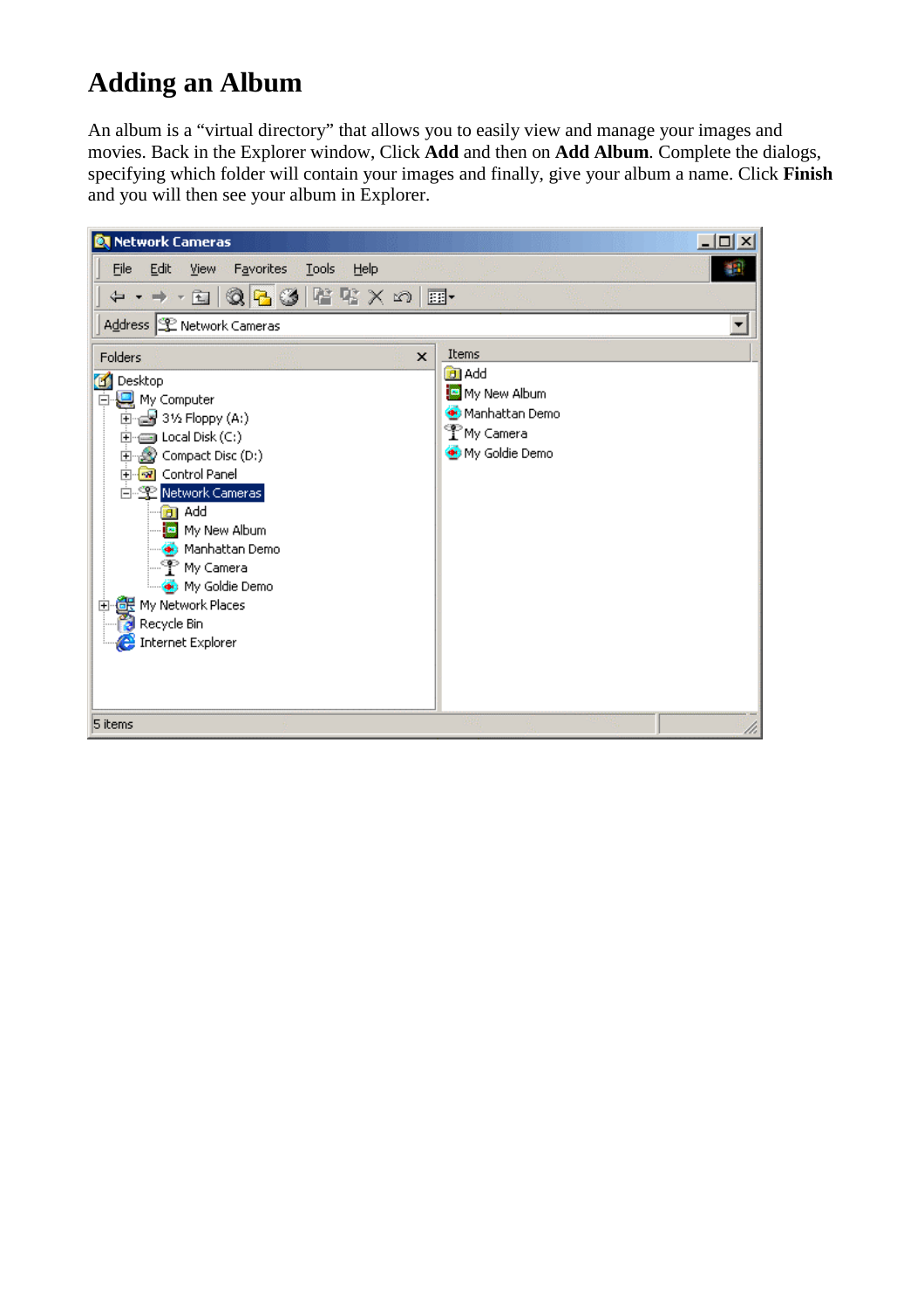# **Adding a Quad View Object**

ACE includes a feature that allows you to view the live feeds from up to 4 video sources simultaneously. This is called a Quad View object, and it is added in the same way as a camera or an album. Simply specify the cameras that will be included in the Quad View and give the view a name.

Click the **Add** button and then click on **Add Quad View**. This dialog appears:

| <b>Quad view cameras</b> | $\pmb{\times}$<br>Select (check) the cameras you want to be included in the<br>quad view. Max four (4) cameras can be included.                                                                                                   |
|--------------------------|-----------------------------------------------------------------------------------------------------------------------------------------------------------------------------------------------------------------------------------|
|                          | □ <sup>•</sup> Camera1<br>□ <sup>®</sup> Camera2<br>□ <sup>®</sup> Camera3<br>□ <sup>®</sup> Camera4<br>$\Box$ $\mathbb{C}^{\infty}$ Camera5<br>$\Box$ P $\degree$ Camera $6$<br>□ <sup>®</sup> Camera7<br>□ <sup>®</sup> Camera8 |
|                          | Cancel<br>< Back<br>Next >                                                                                                                                                                                                        |

Click **Next.** In the next dialog window you are given the option of specifying a user name and password that must be provided when connecting to the cameras. ACE will then automatically log into the cameras. Only one user name and password can be used.

**Note:** The user name and password are specific for the cameras being viewed and will not prevent access to the Quad View itself. If all of your cameras are password protected, it is a good idea to use the same user name and password for all your cameras. Otherwise you will have to log in to those cameras that ACE does not have the password for. Please refer to the camera's user manual or on-line help for details on how to set the camera's password.

Now click on the Quad View object that appears in Windows Explorer. You will see live feeds from the 4 cameras you selected.

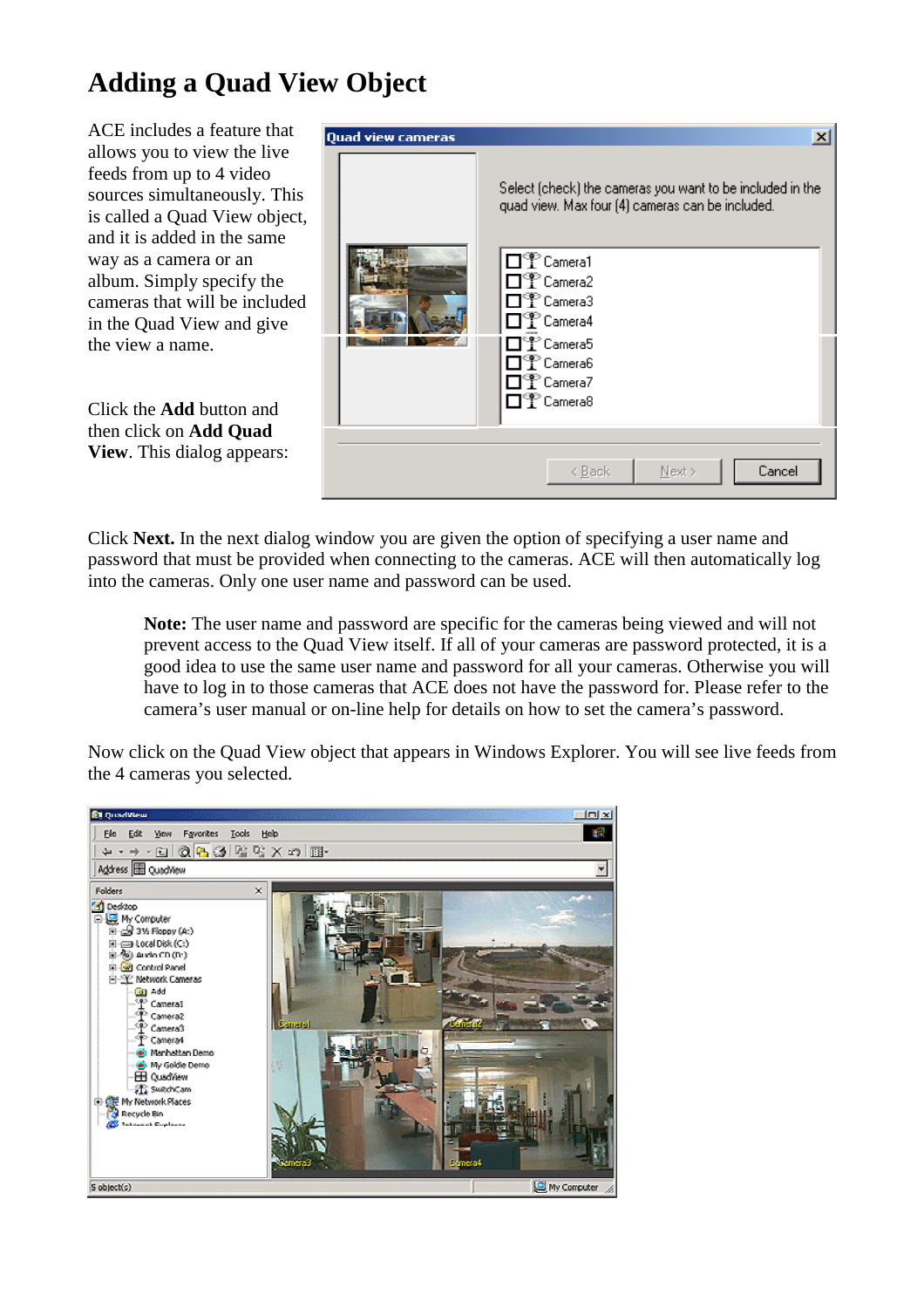By right-clicking on the image you will see a context menu, from which you can choose to **Display Names** or not, and whether or not to use a **Limited Frame Rate**. This last option is useful if you are experiencing bandwidth problems and need to decrease the frame rate in the images. The other two options available in the context menu are **Retain Image Size** and **Size to fit**. These are described in *[Other Settings and Functions](#page-13-0)* below.

To change the properties for the Quad View, right-click on the object (icon) in Explorer's right hand window and click **Properties**. Right-clicking and selecting **Open** will display the Quad View in a new window.

To access the various other functions available in ACE, e.g. to record a movie, select the individual camera instead.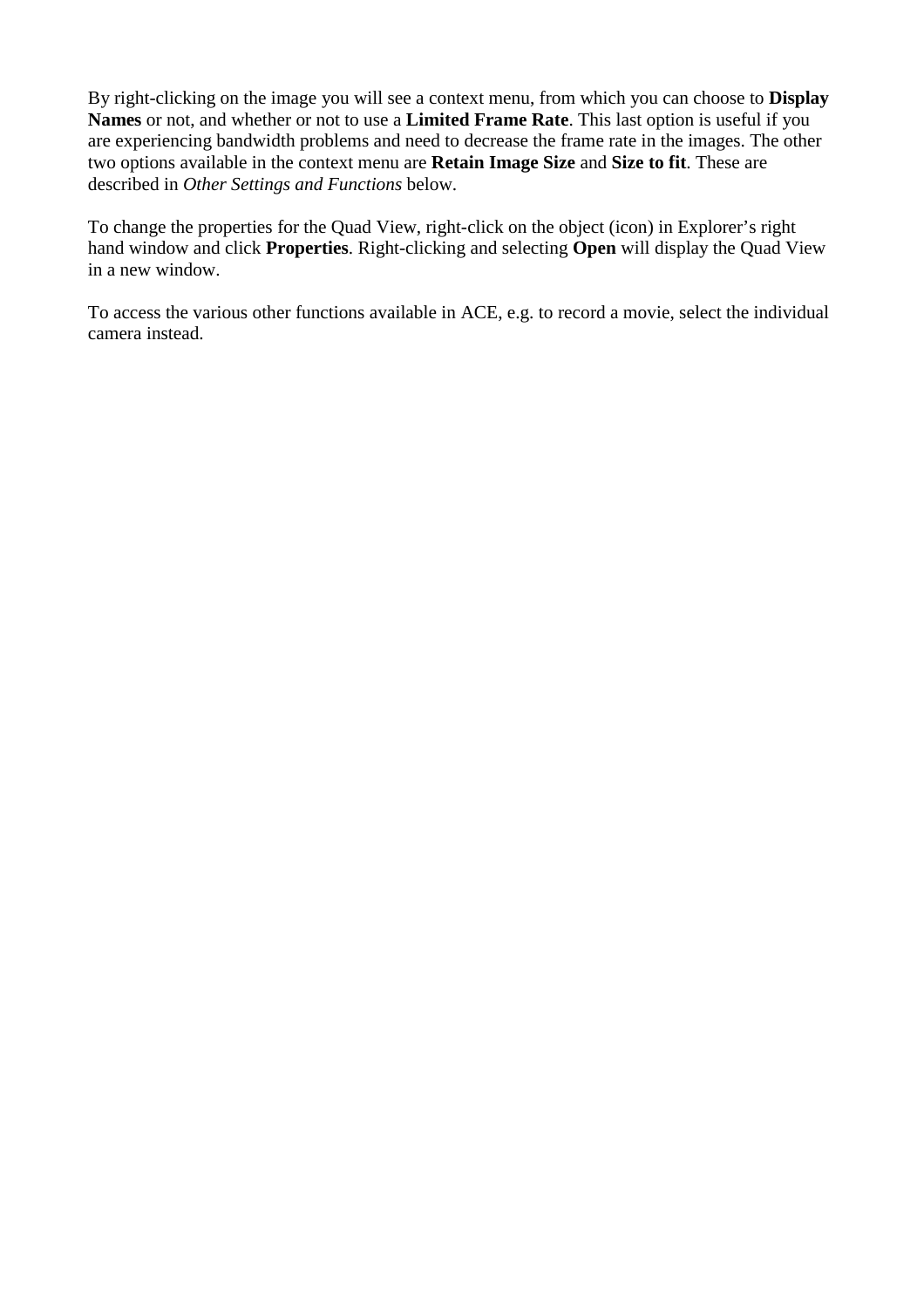# **Camera Switching**

Camera Switching is when you let ACE alternate between the camera feeds it displays. To do this you need to add a SwitchCam object, which is done in the same way as for cameras, albums, etc.

Click the **Add** button and then click on **Add Camera Switching**. The following dialog appears:

| SwitchCam cameras |                                                                                                                                                         | $\overline{\mathbf{X}}$ |
|-------------------|---------------------------------------------------------------------------------------------------------------------------------------------------------|-------------------------|
|                   | Select (check) the cameras you want to be included in the<br>camera switching and enter the display time.                                               |                         |
|                   | $\Box$ P $\Gamma$ Camera1<br>$\Box$ $\mathbb {P}$ Camera2<br>$\Box$ $\mathbb {P}$ Camera3<br>$\Box$ $\mathbb{P}$ Camera4<br>$\Box$ P $^{\circ}$ Camera5 |                         |
|                   | $\Box$ $\mathbb{T}$ Camera6                                                                                                                             |                         |
|                   | Display time (sec): 5                                                                                                                                   | ×                       |
|                   | < Back<br>$N$ ext >                                                                                                                                     | Cancel                  |

Select the cameras you want to display the images from. The 2 buttons at the lower right of the dialog allow you to **Select All** or **Deselect All**. Then specify the length of time in seconds that the images will be displayed for.

Click **Next.** In the next dialog window you are given the option of specifying a user name and password that must be provided when connecting to the cameras. ACE will then automatically log into the cameras. One user name and password can be used.

**Note:** The user name and password are specific for the cameras being viewed and will not prevent access to the Camera Switching object itself. If all of your cameras are password protected, it is a good idea to use the same user name and password for all your cameras. Otherwise you will have to log in to those cameras that ACE does not have the password for. Please refer to the camera's user manual or on-line help for details on how to set the camera's password.

Provide a name for the Camera Switching object and then click **Finish**. Now click on your Camera Switching object and check that it runs as you intended.

To change e.g. the cameras used, or the viewing time for each camera, right-click on the object (icon) in Explorer's right hand window and click **Properties**. Right-clicking and selecting **Open** will display the Camera Switching in a new window.

There is no limit on how many cameras can be included in a Camera Switching object.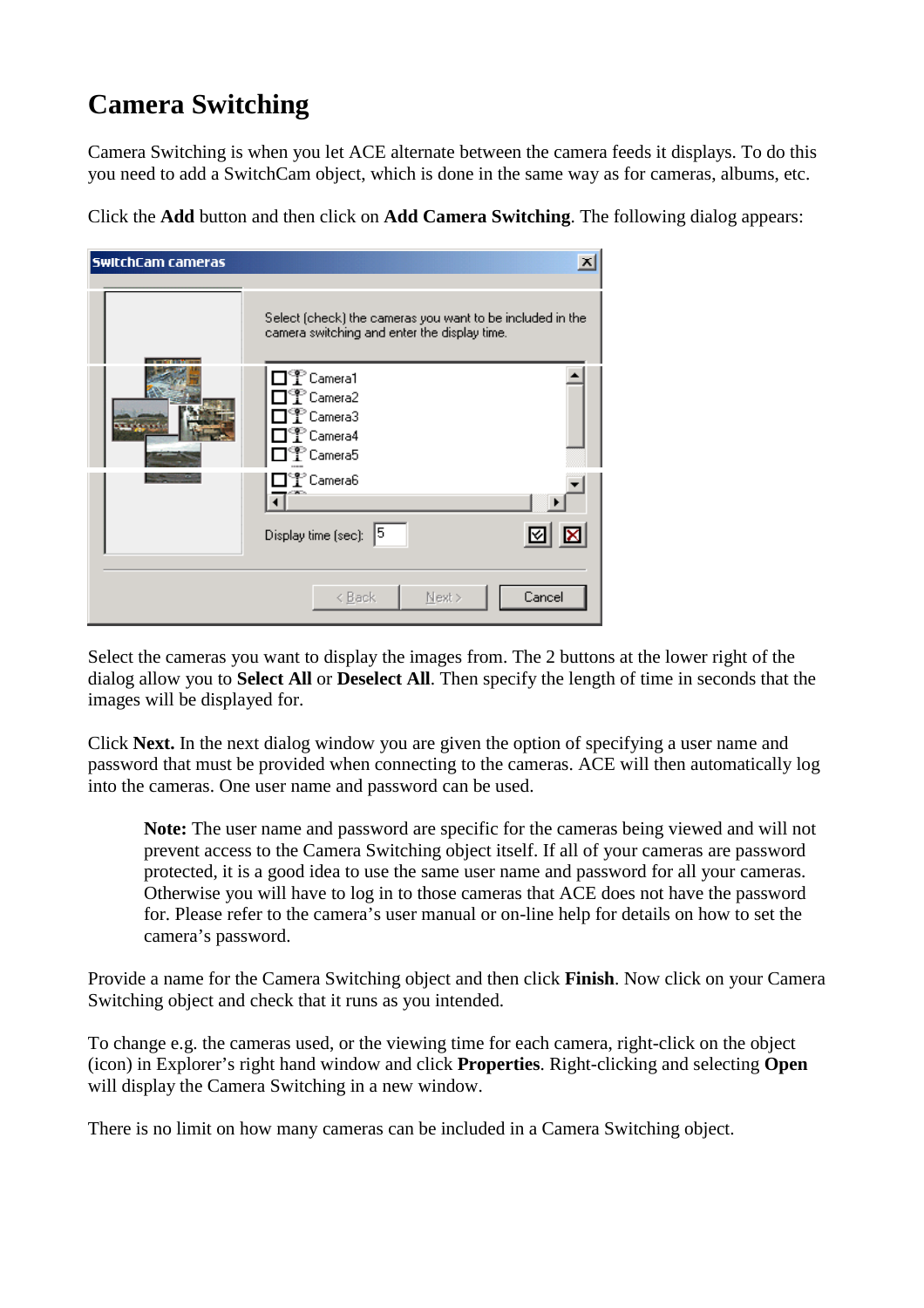### **Recording a Movie**

Click on your camera to open the image in the right hand window. Now right-click on the image and a short menu will appear. Click **Record** to record a movie.



The resulting dialog asks you where you want to save your recordings, which frame rate you want to use, and for how long you want to record. Specify the folder you used earlier for your Album by clicking the **Browse** button, or alternatively, specify the Album directly, by clicking the **Album** button.

**Note:** To save recordings to an Album, you must first define an album. See *Adding an Album* above.

| Save in:      | C:\pics                       |              |               |
|---------------|-------------------------------|--------------|---------------|
| File prefix:  | ∥sequence                     | <b>Album</b> |               |
|               |                               |              | <b>Browse</b> |
| Frame rate: 3 | C /sec C /min C /hour         |              |               |
| Record for: 1 | C secs C mins C hours         |              |               |
|               | Max size of sequence (Mb): 25 |              |               |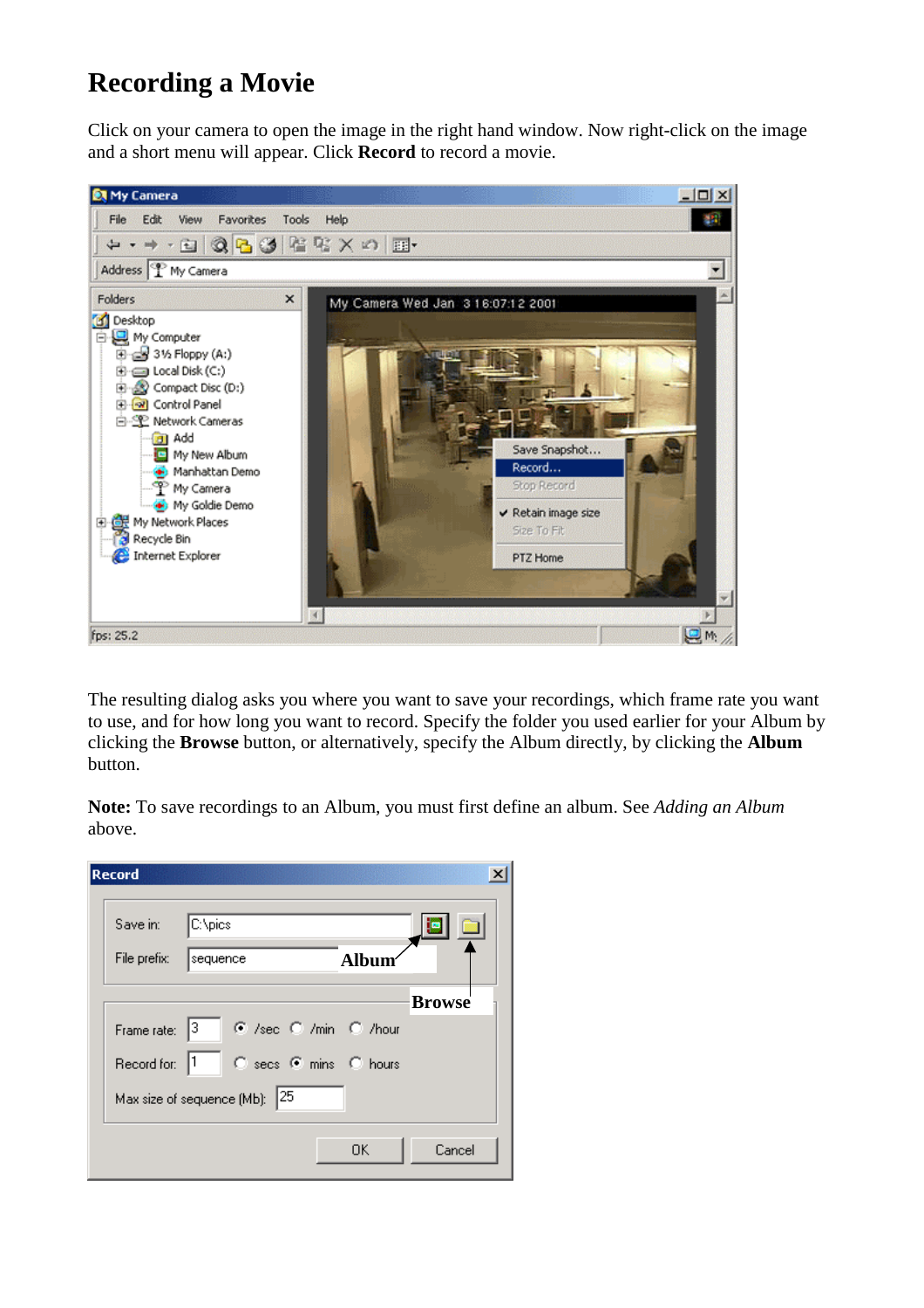When setting the frame rate and recording period, remember that recording for long periods and at high frame rates will create very large numbers of files and take up a lot of disk space. The file prefix "sequence" is used to save images as movies. Click **OK**.



A new recording window now appears and the recording starts.

When the set period for recording has ended the window will go blank. To stop recording before the set time has expired, click the flashing red button.

Your images have now been saved in your Album. To view them, open your album. The right hand window will contain the saved movie. Double-click the movie to play.



### **Saving a Snapshot**

To save single images, right-click on the image in Explorer and then click on S**ave Snapshot**. Specify where you wish to save your image and then click **Save**. If you save these images in a folder associated with an Album, you can then view them the same way as you would a movie, see above.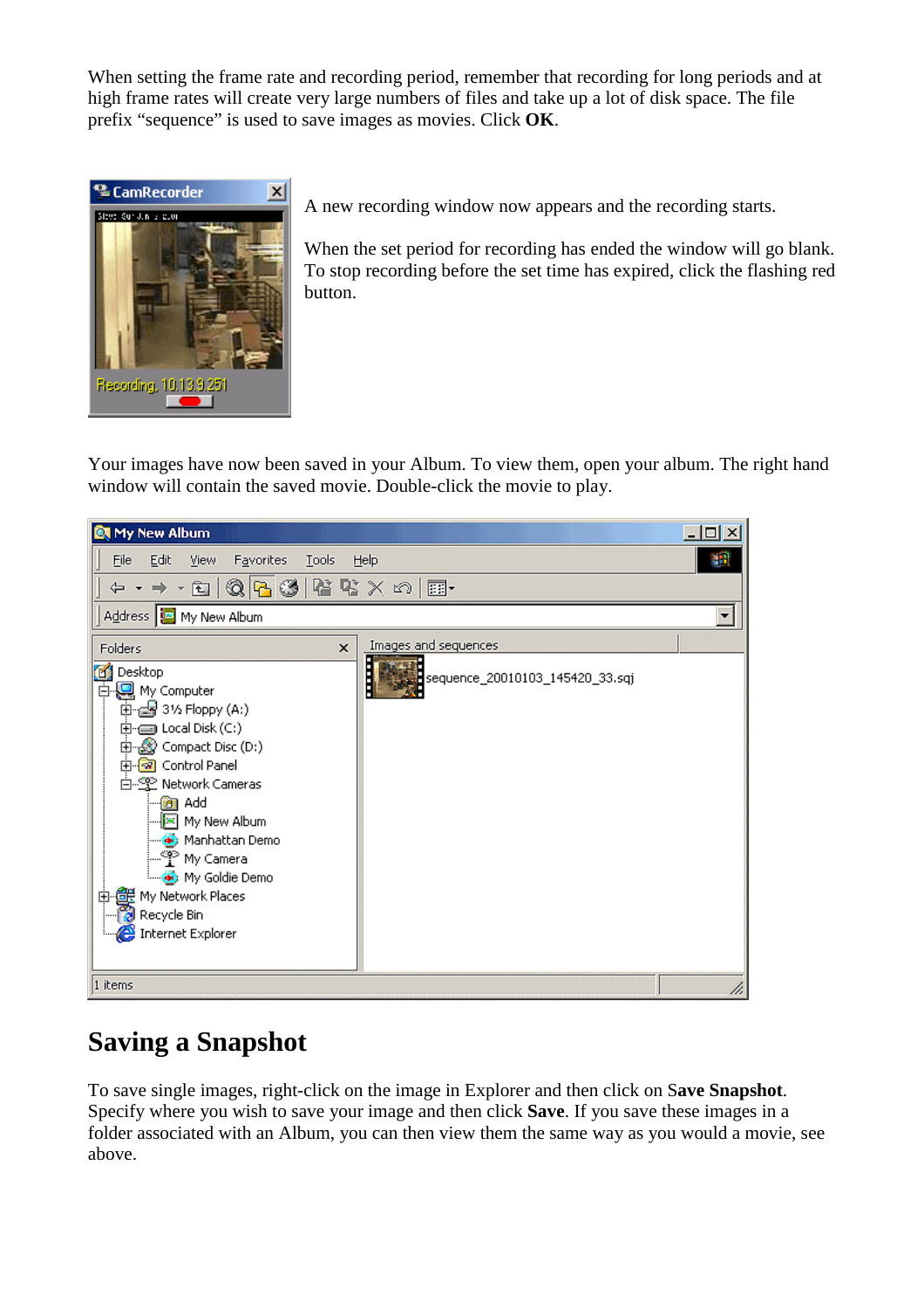# **Working with Movies**

Movie files created with ACE are saved with the extension .sqi. These files only represent a group of image files and they will not affect your individual images in any way. Sqj-files may be viewed in the Album you created earlier. Although you will initially only see the sqj movie file presented in the window, it is also possible to split the movie file into the JPEG images that make up the movie. Do this by right-clicking the movie and then selecting **Split Sequence**. The window will then show a large number of individual files (depending on the length of the movie). These may then be viewed by clicking them.

This function can also be used in reverse, that is, you can select all or some of the individual images in the Album and then combine them into a movie. Simply right-click on the selected images and then on **Create Sequence**. This function can be useful for editing out frames that you don't want to appear in your finished movie.

Furthermore, if you create an Album that is associated with a folder that is used for storing images sent from a camera via ftp, then the images in that folder may also be combined into movies, in exactly the same way as described above.

To change the frame rate of the movie, right-click on the movie in your album and click **Change Frame Rate.**

# **Creating an AVI-movie**

If you have created a movie that you wish to distribute to others, you can make an AVI-movie that will be playable on any other computer that has the appropriate viewing software installed, e.g. Windows Media Player.

*Please note that before you can create an AVI-movie, you must first create an Album and record a sequence. This sequence is then used to create the AVI.* 

Select and right-click the sequence you want to create an AVI-movie from and then click **Create AVI**. Specify where you want the file to be saved and then hit the save button. You will now see a dialog showing various options for creating the AVI. The program will automatically select the best available settings so all you need do is click **OK**. The AVI cannot be seen in the Album window in Explorer – go instead to the folder directly to view your created movie.

# **Live Video Sites**

A Live Video Site is a feature that creates a window to a Web site displaying images from a camera. A special cgi-script is used to "push" the images to the client (viewer) and it is this cgi-script that the Live Video Site must point to. The camera must be also be configured to upload images to the Web server via ftp. For more information on cgi-scripts, please see the documentation for your camera or our Web site at [www.axis.com.](http://www.axis.com/)

To Add a Live Video Site, simply click on **Add Live Video Site** and complete the dialogs. Instead of the IP-address you must provide the URL of the cgi-script, e.g. [http://peeper.axisinc.com/nph](http://peeper.axisinc.com/nph-update.cgi)[update.cgi,](http://peeper.axisinc.com/nph-update.cgi) as used for the **My Goldie Demo**.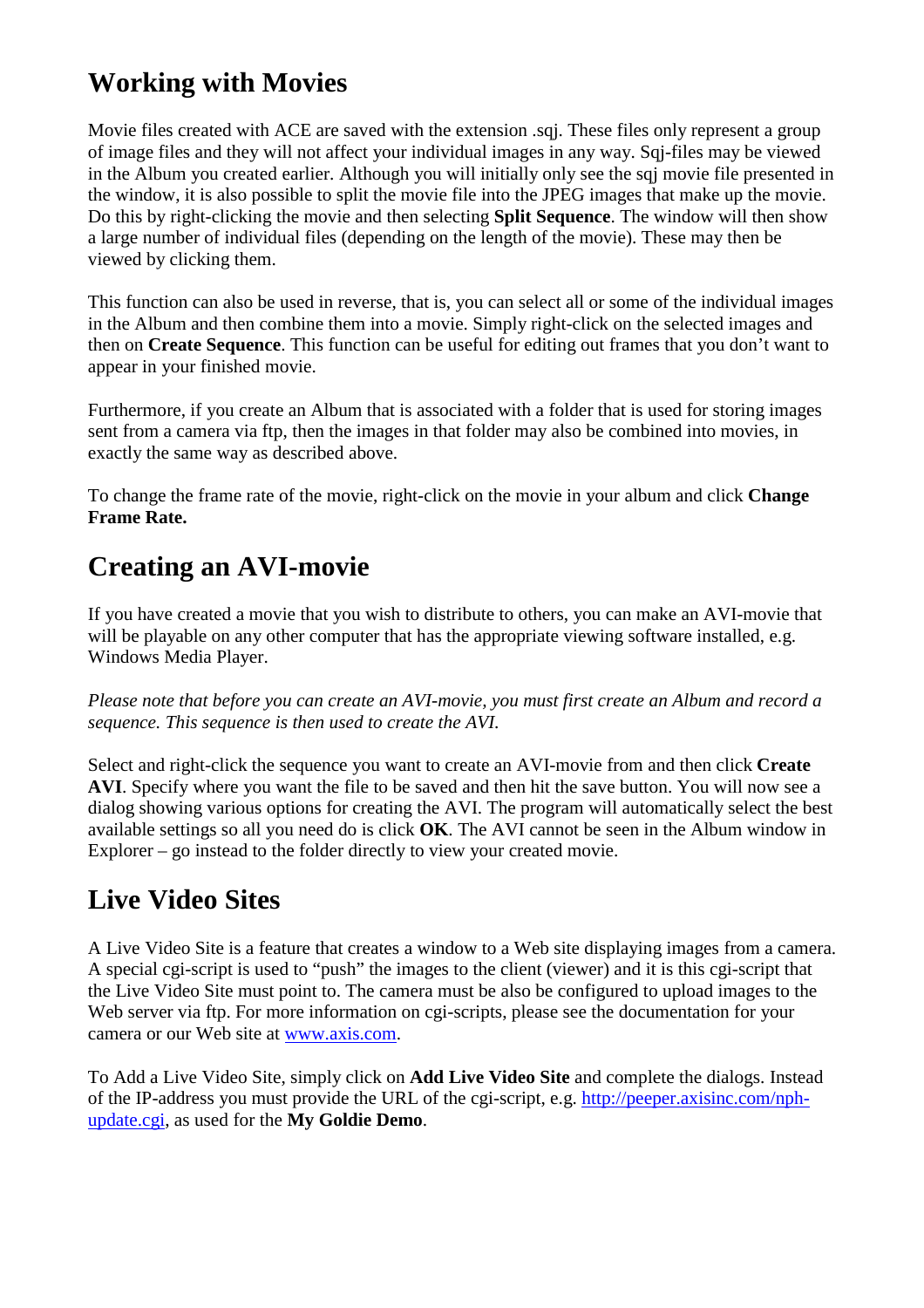# <span id="page-13-0"></span>**Other Settings and Functions**

#### **Shortcuts**

If you click on Network Cameras in the left hand window of Explorer you will then see all the installed cameras and Albums on the right hand side. Right-click and drag any item onto your desktop and create a shortcut to it.

### **Right-click Menu**

Right clicking on a Camera, Album or Live Video Site in Explorer will display a menu containing the following items:

- **Explore** opens a new Explorer window showing the Camera, Album or Live Video Site
- **Open** opens a viewer window for the Camera, Album or Live Video Site
- **Properties** shows the Camera, Album or Live Video Site's current settings.

Right-clicking on a **Camera** will also show the link **Open Home Page**. This link will start your Web browser and take you to the camera's home page

### **Full Screen**

When the image from a Camera or a Live Video Site is displayed in the right hand window in Windows Explorer, pressing F11 on your keyboard will open the image in full-screen mode. Pressing F11 again or clicking anywhere in the image will return the image to its previous display in Explorer.

### **Online Help**

When any of the items contained in **Network Cameras** is selected, pressing F1 will open a browser window containing this document. Alternatively, click **Help** on the Explorer title bar.

#### **Size to fit**

By right-clicking on the image in Explorer it is possible to enable or disable the setting **Retain Image Size**. Enabling this function (a check mark will be visible) prevents the image from increasing or decreasing in size when the window is resized. The size controlled is based on the currently selected image resolution.

Disabling **Retain Image Size** also means that you can select **Size To Fit**. This function will resize the image so that it fills the entire window, no matter how the window is changed.